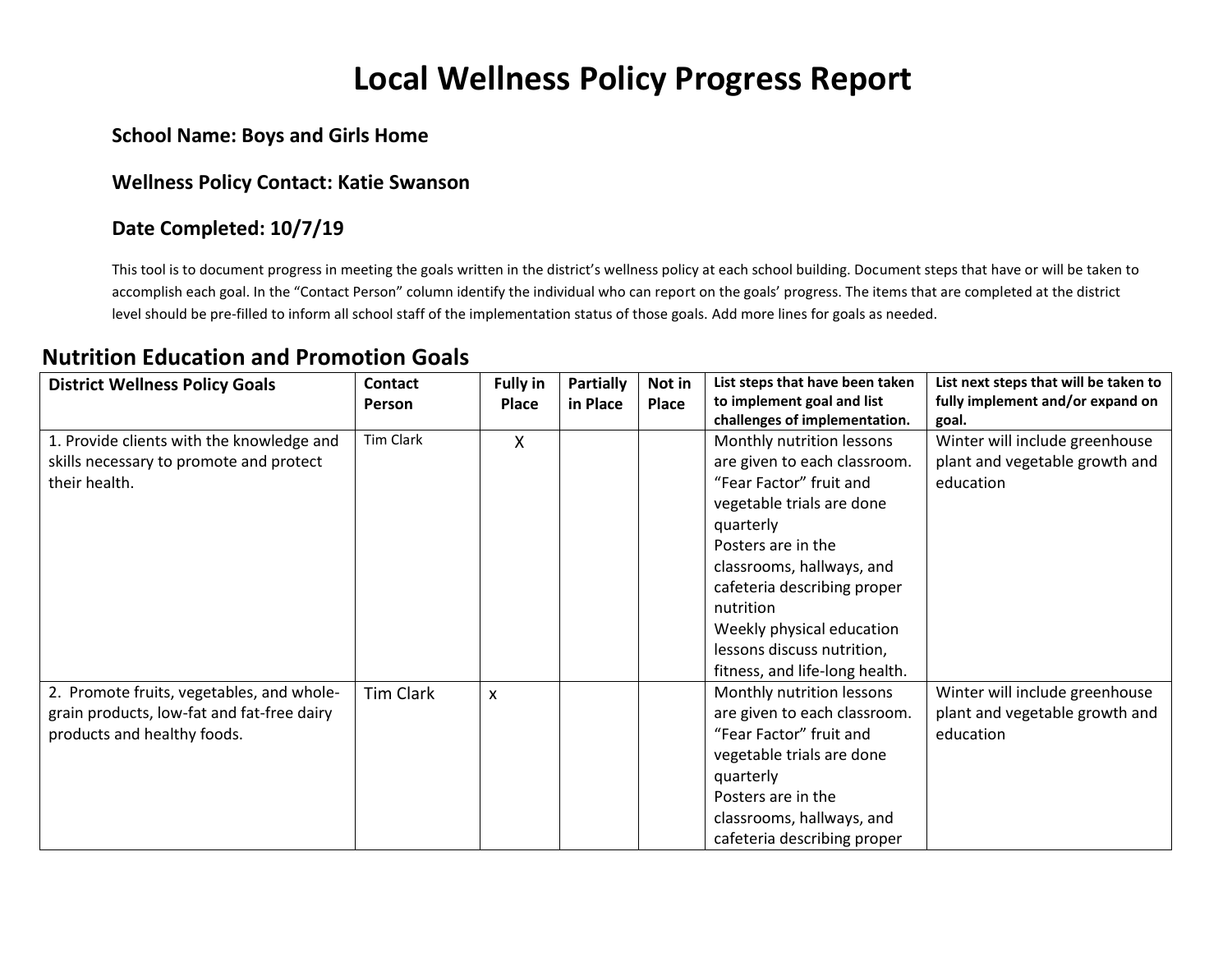| <b>District Wellness Policy Goals</b> | <b>Contact</b><br>Person | <b>Fully in</b><br>Place | <b>Partially</b><br>in Place | Not in<br>Place | List steps that have been taken<br>to implement goal and list<br>challenges of implementation.         | List next steps that will be taken to<br>fully implement and/or expand on<br>goal. |
|---------------------------------------|--------------------------|--------------------------|------------------------------|-----------------|--------------------------------------------------------------------------------------------------------|------------------------------------------------------------------------------------|
|                                       |                          |                          |                              |                 | nutrition<br>Weekly physical education<br>lessons discuss nutrition,<br>fitness, and life-long health. |                                                                                    |
| 3.                                    |                          |                          |                              |                 |                                                                                                        |                                                                                    |

### **Physical Activity Goals**

| <b>District Wellness Policy Goals</b>                                                                                               | <b>Contact</b><br><b>Person</b> | <b>Fully in</b><br>Place | Partially<br>in Place | Not in<br><b>Place</b> | List steps that have been<br>taken to implement goal and<br>list challenges of<br>implementation.                                                                | List next steps that will be taken to<br>fully implement and/or expand on<br>goal. |
|-------------------------------------------------------------------------------------------------------------------------------------|---------------------------------|--------------------------|-----------------------|------------------------|------------------------------------------------------------------------------------------------------------------------------------------------------------------|------------------------------------------------------------------------------------|
| 1. Promote the benefits of a physically<br>active lifestyle and help clients develop<br>skills to engage in lifelong health habits. | Ben Mohning                     | x                        |                       |                        | Bi-weekly physical<br>education classes include<br>lessons on life-long physical<br>fitness and activity<br>Active brain breaks are<br>being used in classrooms. | Development of more<br>structured physical education<br>activities                 |
| 2. Encourage classroom teachers to provide<br>short physical activity breaks (3-5) minutes,<br>as appropriate.                      | Ben Mohning                     | x                        |                       |                        | Active brain breaks are<br>being used in classrooms.<br>Students also are able to<br>move around the classroom<br>and take individual breaks<br>when needed.     | Provide more brain break<br>activity ideas to teachers.                            |

### **Other School Based Activities Goals**

| <b>District Wellness Policy Goals</b>      | Contact     | <b>Fully in</b> | <b>Partially</b> | Not in | List steps that have been<br>taken to implement goal and | List next steps that will be taken to<br>fully implement and/or expand on |
|--------------------------------------------|-------------|-----------------|------------------|--------|----------------------------------------------------------|---------------------------------------------------------------------------|
|                                            | Person      | Place           | in Place         | Place  | list challenges of                                       | goal.                                                                     |
|                                            |             |                 |                  |        | implementation.                                          |                                                                           |
| 1. Permit clients to bring and carry water | Ben Mohning |                 |                  |        | Clients are allowed to have                              |                                                                           |
| bottles filled with water throughout the   |             |                 |                  |        | water bottles with them all                              | Acquire more water bottles for                                            |
| day.                                       |             |                 |                  |        | day. For those who do not                                | those who do not have one.                                                |
|                                            |             |                 |                  |        | have one, there is also                                  |                                                                           |
|                                            |             |                 |                  |        | water available in the                                   |                                                                           |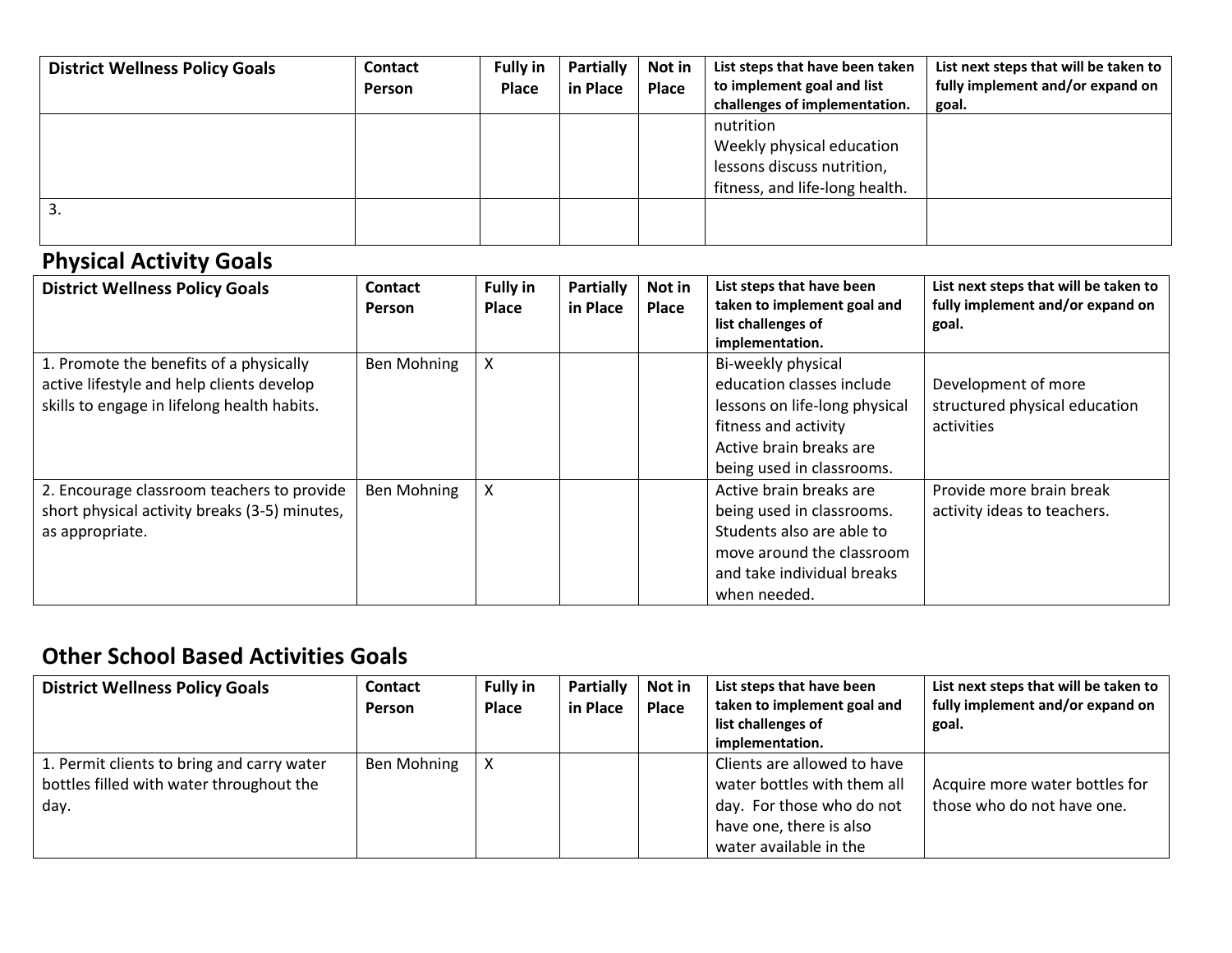| <b>District Wellness Policy Goals</b>                                                                                                               | <b>Contact</b><br><b>Person</b> | <b>Fully in</b><br><b>Place</b> | <b>Partially</b><br>in Place | Not in<br>Place | List steps that have been<br>taken to implement goal and<br>list challenges of<br>implementation.                                                                                | List next steps that will be taken to<br>fully implement and/or expand on<br>goal.  |
|-----------------------------------------------------------------------------------------------------------------------------------------------------|---------------------------------|---------------------------------|------------------------------|-----------------|----------------------------------------------------------------------------------------------------------------------------------------------------------------------------------|-------------------------------------------------------------------------------------|
|                                                                                                                                                     |                                 |                                 |                              |                 | classrooms with drinking                                                                                                                                                         |                                                                                     |
|                                                                                                                                                     |                                 |                                 |                              |                 | glasses.                                                                                                                                                                         |                                                                                     |
| 2. Strive to provide clients with at least 10<br>minutes to eat after sitting down for<br>breakfast and 20 minutes after sitting down<br>for lunch. | Katie Swanson                   |                                 |                              |                 | Classroom schedules allow<br>20 minutes for breakfast<br>and 30 minutes for lunch,<br>which provides more than<br>the minimum time for<br>eating once meals have<br>been served. | Continue to inform the teachers<br>of the importance of being on<br>time for meals. |

## **Standards and Nutrition Guidelines for All Foods and Beverages** *Sold* **to Students During the School Day**

**(e.g. vending, school stores, etc.)**

| <b>District Wellness Policy Goals</b>                            | <b>Contact</b><br><b>Person</b> | <b>Fully in</b><br><b>Place</b> | <b>Partially</b><br>in Place | Not in<br>Place | List steps that have been<br>taken to implement goal and<br>list challenges of<br>implementation. | List next steps that will be taken to<br>fully implement and/or expand on<br>goal. |
|------------------------------------------------------------------|---------------------------------|---------------------------------|------------------------------|-----------------|---------------------------------------------------------------------------------------------------|------------------------------------------------------------------------------------|
| 1. We do not provide any food for sale<br>during the school day. | Ben Mohning                     |                                 |                              |                 | There are no vending<br>machines or other food<br>sales available.                                |                                                                                    |
| 2.                                                               |                                 |                                 |                              |                 |                                                                                                   |                                                                                    |

### **Standards for All Foods and Beverages** *Provided* **(not sold) to Students During the School Day (e.g. class parties, foods given as reward, etc.**

| <b>District Wellness Policy Goals</b>                                                                                          | <b>Contact</b><br>Person | <b>Fully in</b><br><b>Place</b> | <b>Partially</b><br>in Place | Not in<br>Place | List steps that have been<br>taken to implement goal and<br>list challenges of<br>implementation.           | List next steps that will be taken to<br>fully implement and/or expand on<br>goal. |
|--------------------------------------------------------------------------------------------------------------------------------|--------------------------|---------------------------------|------------------------------|-----------------|-------------------------------------------------------------------------------------------------------------|------------------------------------------------------------------------------------|
| 1. Teachers are encouraged to provide<br>healthy snacks to students during<br>celebrations. We do not use food for<br>rewards. | Ben Mohning              |                                 |                              |                 | Teachers typically provide<br>popcorn, cheese, yogurt, or<br>hard boiled eggs during class<br>celebrations. |                                                                                    |